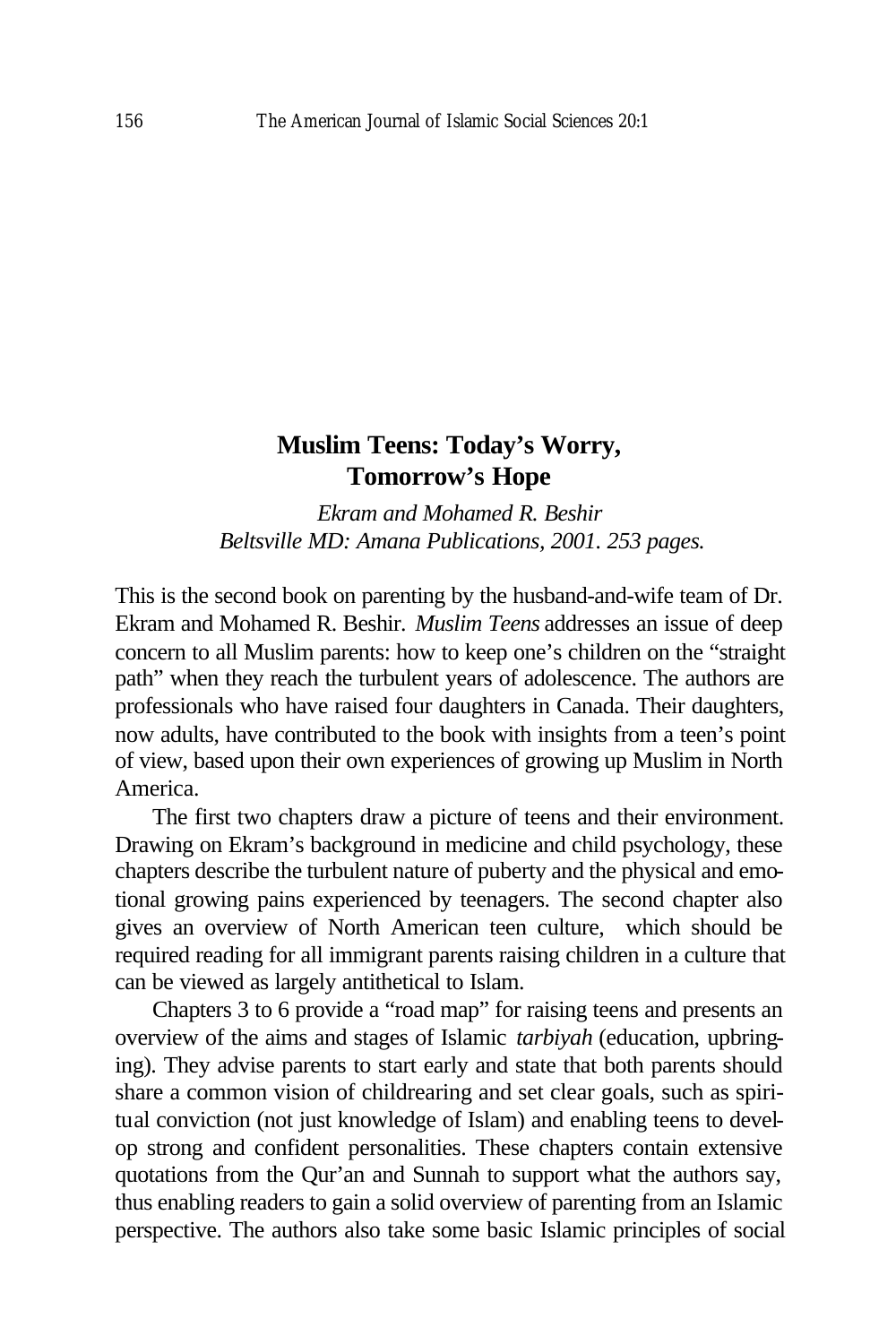interaction (e.g., controlling anger and not using offensive nicknames) and apply them within the context of the family.

Chapters 7 and 8 contain case studies of possible situations between families and teens. Readers are encouraged to write out answers to the questions asked, preferably with their spouses, and then compare their responses to those given by the authors. The authors use this tool in their parenting workshops. Chapter 9 provides tools, ideas, and detailed suggestions on organizing school and nonschool events and sample letters that parents can use as models for their own letters to teachers about various issues (e.g., non-participation in certain school activities). The book ends on an upbeat note, with an account in chapter 10 written by one of their daughters on some positive experiences of growing up as a Muslim in Canada (e.g., dealing successfully with hostile teacher attitudes or organizing an Eid party for school friends).

This is a very positive book, and one of its most attractive features is that it is obviously a family effort, produced by a family that has successfully raised committed Muslim children in the North American environment. The input of their daughters, who "survived" public school, is of particular interest and is very encouraging for other Muslim parents. However, since the authors themselves note that more Muslim boys than girls tend to stray, it would have been extremely useful to provide accounts of young men who grew up in North America and either stayed within or returned to the fold. Authentic voices from young Muslim men would be of great interest to parents seeking to raise teenage Muslim boys.

A few technical points also merit discussion. Throughout the book, the authors refer to the "prophet" with a lower-case "p." It is obvious from the authors' background and the context that no disrespect is intended, but to this reviewer at least, it seems inappropriate, based on the rule that a capital "P" should be used as a sign of respect. The authors use an idiosyncratic system of transliteration: "at-Termithy" instead of "al-Tirmidhi" and "Abu Zarr" instead of "Abu Dharr." The transliteration reflects colloquial Arabic usage rather than correct classical Arabic. This could be rectified by following one of the standard transliteration systems, such as that adopted by IIIT. There are also occasional misspellings and odd usages of English. These are all matters that could have been avoided through better editing.

The book would have benefited from a more detailed list of contents and an index so that readers could easily access specific information. On the whole, however, this book is a valuable resource for Muslim parents, especially immigrants who may be unfamiliar with the issues faced by their teens, and for convert parents striving to give their children an Islamic